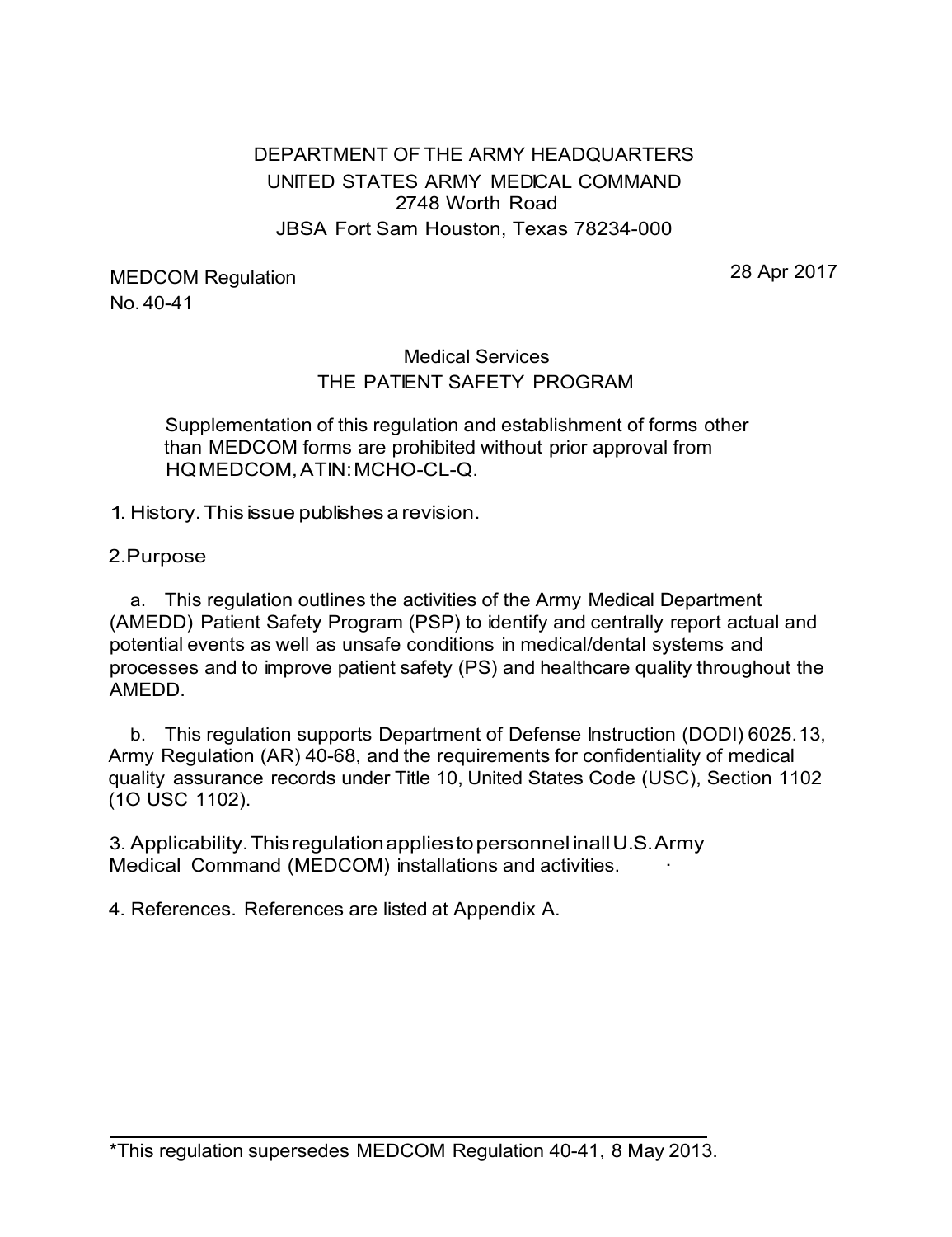## 5. General

a. The MEDCOM PSP is the corporate program that uses leadership engagement, communication, teamwork, and data analyses to identify, evaluate, and execute process improvement initiatives to facilitate reduction in harm to beneficiaries.

b. The PSP establishes guidelines for every military treatment facility (MTF) and dental treatment facility (DTF) to execute a dedicated PSP as outlined in AR 40-68.

c. PS involves a variety of clinical and administrative activities that healthcare organizations undertake to identify, evaluate, and reduce the potential for harm to beneficiaries and to improve the quality of health and oral care. Effective health and dental care PS event reduction requires an integrated approach and a supportive environment in which patients, their Families, organization staff, and leaders can identify, manage, and learn from actual and potential risks.

d. A successful PSP facilitates a blame-free, interdisciplinary approach to decrease unanticipated adverse healthcare outcomes. MEDCOM is a partner in the Military Health System's (MHS) Partnership for Patients Campaign and part of a broader national initiative that aims to reduce harm and improve care in health care facilities. The Clinical Performance Directorate (CPAD) has been tasked with aligning efforts of MTFs with Partnership for Patients (PfP) key aim to reduce harm and reducing readmissions caused by preventable patient concerns. The organizational focus is on continued learning about risks and mitigation strategies to reduce the chance of human error. The AMEDD fosters and supports an organizational environment that recognizes and acknowledges potential risks to PS and the occurrence of medical and dental care PS events. The PSP encourages event reporting in order to identify system or process failures and to enhance improvement strategies.

e. Military Health System (MHS) High Reliability Organization principles must be adopted at all levels of the enterprise and fundamental cultural changes will be required. Comprehensive assessment of quality and safety will drive to strengthen the connections between the purchased care and direct care systems, resulting in improved continuity, standardization, and a better patient care experience. A standardized performance management system will allow system-wide improvement in synchronizing the Services' monitoring and management of MTFs and DTFs.

## 6. Responsibilities

a. The MEDCOM Clinical Performance Assurance Directorate (CPAD), PSP will-

(1) Exercise broad oversight responsibility for development and implementation of the PSP as delegated by The Surgeon General (TSG).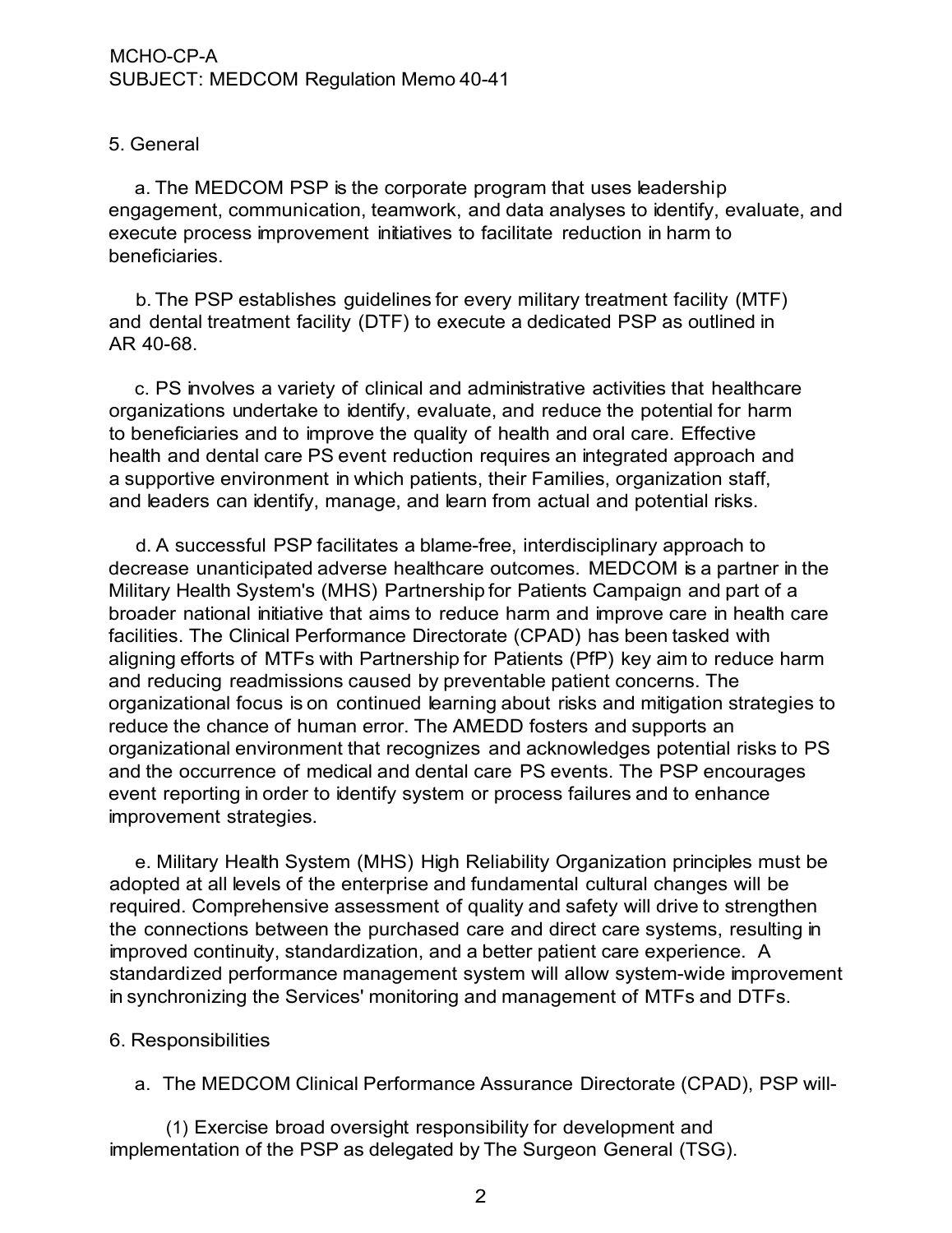(2) Represent TSG as a member of various committees and working groups sponsored by Office of the Assistant Secretary of Defense/Health Affairs, Department of Defense (DOD}, and other healthcare agencies.

(3) In coordination with regional medical and dental patient safety officers (PSOs}, provide guidance and assistance to the MTF medical patient safety manager (PSM} and DTF PSO in the development of his/her facility's PSP.

(4) Educate and train PSMs and PSOs. Basic Patient Safety Manager's Course is provided by the Defense Health Agency (DHA). CPAD PSP provides an Annual Patient Safety Training (APST}, TeamSTEPPS Train the Trainer and Simulation Training, TapRooT Software and application training, and Patient Safety Reporting (PSR} Documentation and Reporting Training.

(5) Provide advice, assistance, and ongoing feedback to the PSMs and PSOs in identifying and categorizing PS events, conducting aggregate reviews and root cause analysis/analyses (RCA}, and developing facility-specific Annual Patient Safety Action Plans.

(6) Implement standardized PS data collection, reporting, and metrics to monitor and evaluate program compliance and effectiveness.

(7) Align and integrate PS initiatives with relevant DOD and national PS and quality improvement programs, as appropriate.

(8) Establish the evidence-based Team Strategies and Tools to Enhance Performance and Patient Safety (TeamSTEPPS™} as the AMEDD platform for training, implementation, skill building, and sustainment of teamwork initiatives. (Note:

TeamSTEPPS™ is a public domain resource and is available a[t](http://teamstepps/) [http://teamstepps.](http://teamstepps/) ahrq.gov/about-2cl 3.htm

(9) Provide regional and MTF/DTF-specific information and reports regarding PS events, RCA, action plans, and aggregate data to the facilities through the PSMs/PSOs and regional representatives.

(1O} Provide opportunities for MTF/DTF lessons learned to be shared throughout the AMEDD.

b. Regional Health Command (RHC}/Regional Dental Command (RDC} commanders will-

(1} Assist the regional PSM/PSO with execution of the AMEDD PSP within their regions.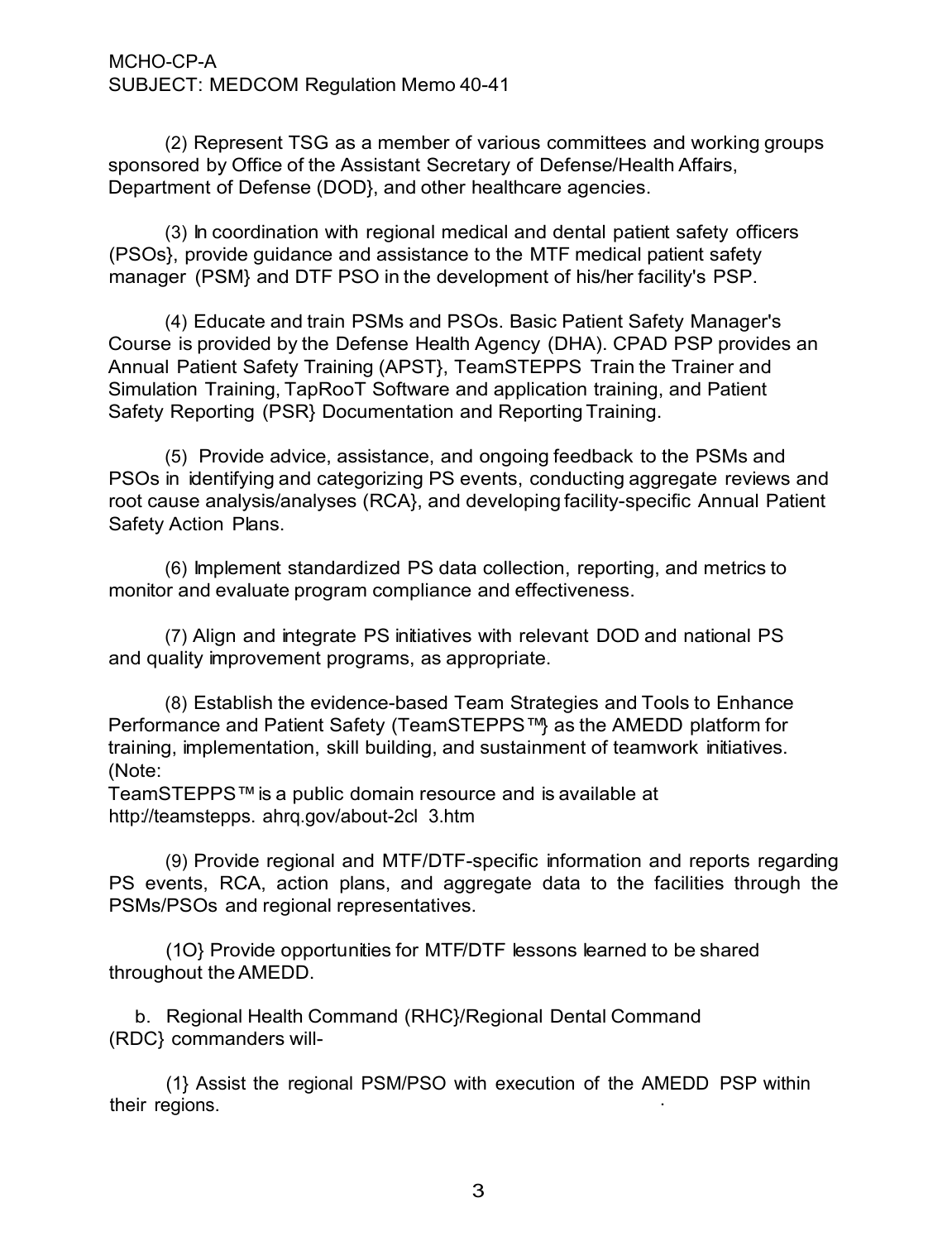(2) Develop and update their Regional Annual Patient Safety Plan.

(3) Communicate the Regional Patient Safety Plan to their MTFs/DTFs.

(4) Provide PSP support and guidance to supported MTFs/DTFs.

(5) Establish TeamSTEPPS ™as their platform for improving teamwork, empowering staff, improving communication, and improving patient safety within all facilities.

(6) Be responsible for review and utilization of the TeamSTEPPS™Teamwork Perceptions Questionnaire (TTPQ) data for the region to drive proactive improvement actions.

(7) Ensure a balance between human and system accountability through the implementation of a Just Culture across the continuum of care. Encourage a systems approach to creating a safer patient environment by fostering trust, transparency, teamwork, and communication.

(8) Send a FDA Class 1 Recall regionally consolidated report within 5 business days of receipt of a Class 1 Medical Material Quality Control Messages (MMCQ) message to the MEDCOM CPAD at usarmy.jbsa.medcom. list.medcompsc@ mail.mil. This will include both positive and negative acknowledgement of purchase history through either Defense Medical Logistics Standard Support (DMLSS) and/or Government Purchase Card (GPC). Facilities acknowledging no purchase history and

no product on hand have completed the task. If positive acknowledgement of product on

hand, a Patient Safety Report number will be provided in the consolidated report. If positive acknowledgement for a medical device is received, a work order number will be provided in the consolidated report. The task for positive acknowledgement of product on hand will be completed when the PSR number or work order number have been submitted.

c. MTF and DTF Commanders will-

(1) Ensure the facility has a current, command approved Annual PSP Plan with data driven goals.

(2) Be responsible for effective implementation and compliance with the AMEDD PS policy as defined in this regulation.

(3) Establish TeamSTEPPS™as their platform for improving teamwork, empowering staff, improving communication, and improving patient safety within all facilities.

(4) Role model TeamSTEPPS™Leadership principles.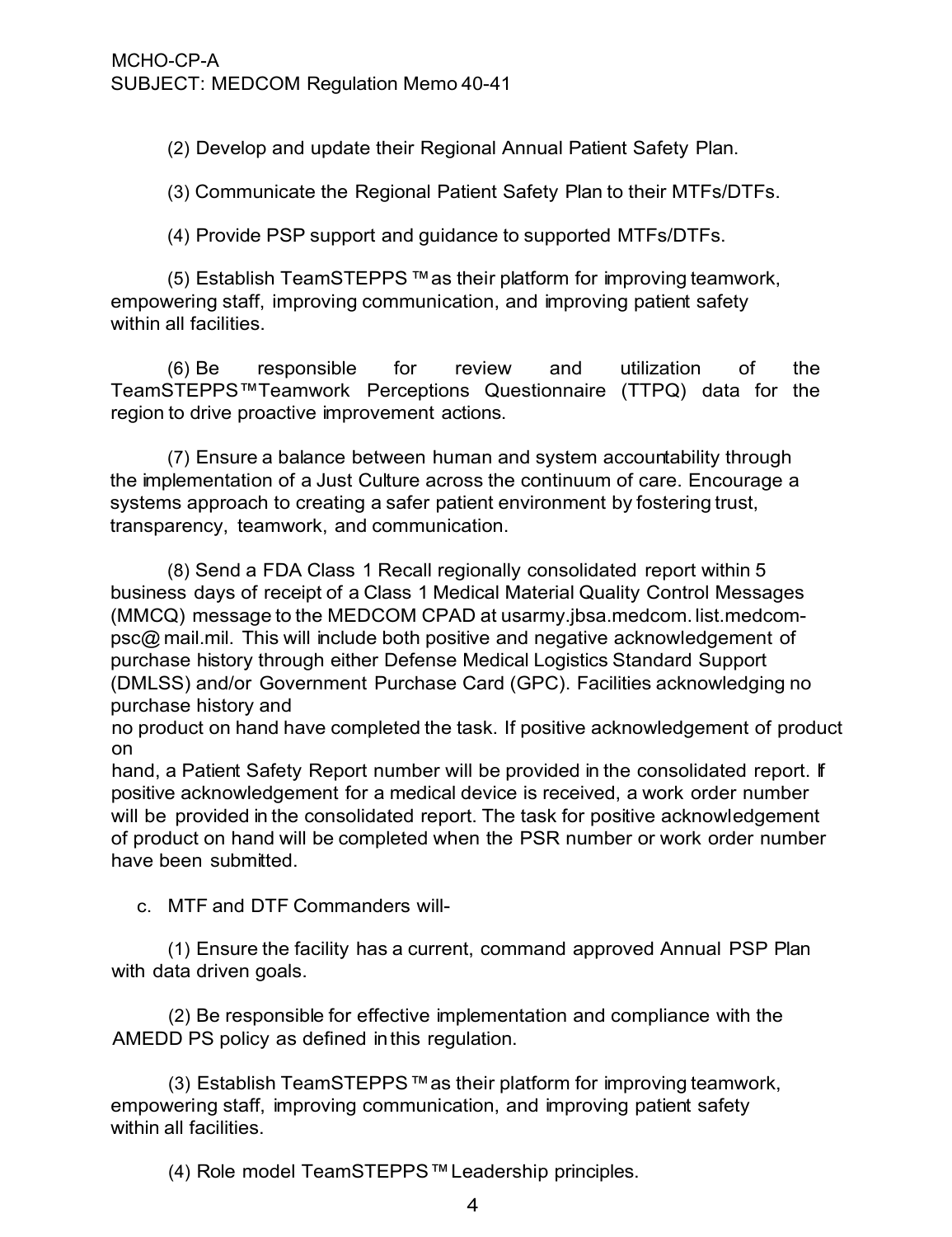(5) Be responsible for data evaluation of the TeamSTEPPS™Teamwork Perceptions Questionnaire (TTPQ).

(6) Utilize and integrate tools and strategies of TeamSTEPPS™ into facility processes.

(7) Empower staff to speak up for patient safety utilizing TeamSTEPPS™tools.

(8) Ensure reporting of PS events, focusing on event prevention and systems improvement rather than punishment. Ensure a balance between human and system accountability through the implementation of a Just Culture across the continuum of care. Encourage a systems approach to creating a safer patient environment by fostering trust, transparency, teamwork, and communication.

(9) Ensure all sentinel events (SEs) (as defined by The Joint Commission {TJC) and MEDCOM behavioral health policy on suicides) are reported to the RHC/RDC and the MEDCOM CPAD PSP within 24 hours of identification using MEDCOM Form 732 (Sentinel Event Report Worksheet version 2015). In response to an SE, the MTF/DTF commander will designate and formally charter a team to conduct a thorough and credible RCA IAW current Root Cause Analysis (RCA) Reporting Requirements for Sentinel Events policy.

(10) Designate the PSM/PSO to manage the MTF/DTF organization-wide PSP.

(11) Provide the resources required to sustain a comprehensive, integrated PSP according to the provisions of this regulation.

(12) Ensure all assigned staff is educated on PSP components, roles, and responsibilities.

(13) Facilitate the education of MTF/DTF beneficiaries regarding their roles and responsibilities as partners in the health/dental care process, to include the identification of PS-related issues.

(14) Ensure the PSM/PSO and others designated by the commander receive PSP training through the DoD Basic Patient Safety Managers Course.

(15) Ensure acknowledgement, reporting, disposition and follow-up on MMCQ FDA Class I Recalls. Facilities will conduct a thorough review of purchases of the recalled product though Defense DMLSS and GPC. The facility will submit a purchase history and product on hand response to the respective facility acknowledging no purchase history and no product on hand have completed the task. If a positive acknowledgement of product on hand, a Patient Safety Report (PSR) will be generated and a PSR number will be submitted to the facility, within the suspense date.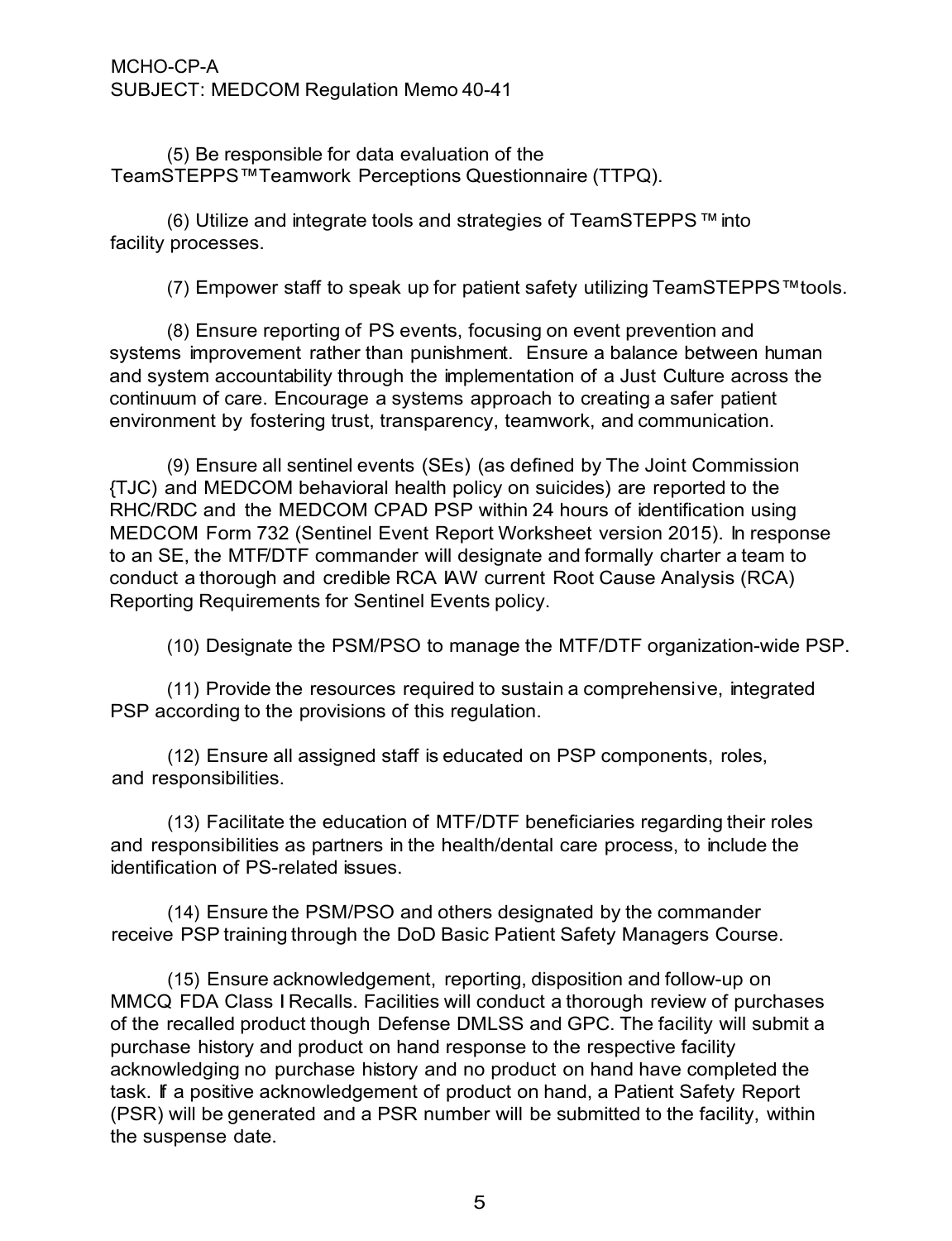(16) Support and actively engage an ongoing, proactive program for identifying PS risks and for reducing healthcare errors according to DODI 6025.13, AR 40-68, and MEDCOM guidance.

(17) Abide by The Joint Commission's National Patient Safety Goals (NPSG's) and "do not use" list of abbreviations in all forms of documentation.

(18) Identify all patients by the use of patient full name and date of birth.

d. Department/service/clinic chiefs and management/supervisory staff will-

plan. (1) Support the facilities Annual PSP Plan: ensure all staff is educated on the

(2) Ensure PS activities are implemented, monitored, and evaluated for effectiveness and actively participate in these processes.

(3) Support a culture at the department/service level that emphasizes cooperation, communication, and collaboration; ensures reporting of "near miss" and actual PS events; focuses on process rather than punishment; and works to improve medical systems and processes to promote PS.

(4) Role Model TeamSTEPPS™ leadership strategies.

(5) Utilize and integrate the tools and strategies of TeamSTEPPS™ into departmental processes.

(6) Utilize their departments TTPQ data proactively in their improvement plans.

(7) Empower staff to speak up for patient safety utilizing TeamSTEPPS™tools.

(8) Department/service/clinic chiefs will ensure all PS events are closed within 45 days of the reported date.

(9) Facilitate orientation and ongoing education of all assigned staff regarding their roles and responsibilities in the PSP and TeamSTEPPS ™.

(10) Ensure that staff members educate patients/family members on their roles and responsibilities related to the safe delivery of care.

(11) Ensure a balance between human and system accountability through the implementationof a safety culture across the continuum of care. Encourage a systems approach to creating a safer patient environment by fostering trust, transparency, teamwork, and communication.Cultures that support open communication in a "just•• culture environment are more likely to see high levels of improvement in patient safety.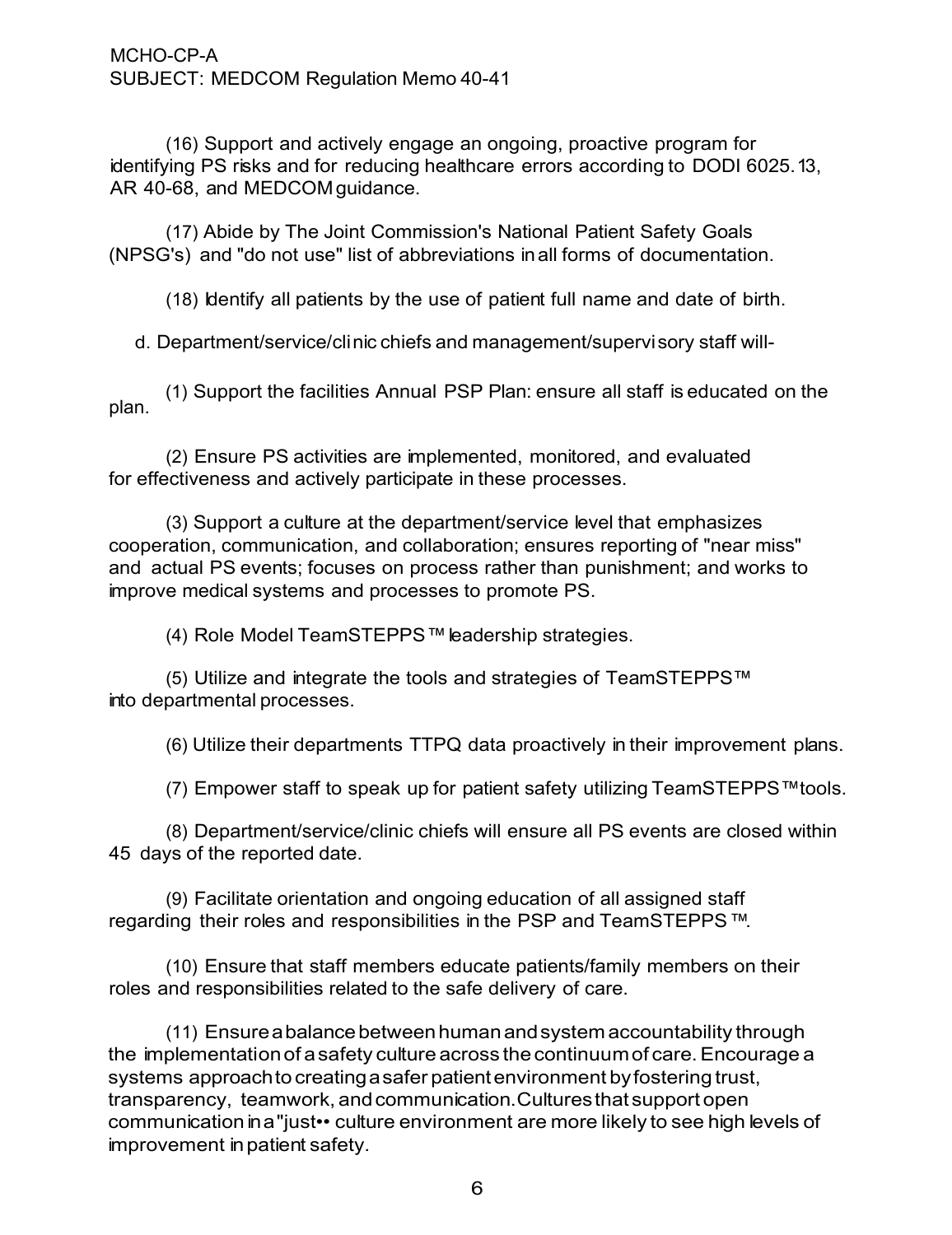(12) Encourage timely acknowledgement, reporting, disposition and follow-up on all MMQC FDA Class 1 Recalls. If a positive acknowledgement of product on hand, a Patient Safety Report (PSR) will be generated within 5 days. If a positive acknowledgement for a medical device, a work order number and PSR number will be generated within the suspense date. FDA Class 1 Recall MMQC responses, product on hand, PSR and work order numbers will be communicated immediately upon completion to the Quality Department.

e. PSMs/PSOs will-

(1) Be responsible for managing their organization's PSP by collaborating with leadership and staff to ensure the effective integration of PS initiatives within the organization. The PSM/PSO will be an integral part of the executive administrative team and will report PS issues directly to the command.

(2) Establish and maintain the facility Patient Safety Committee. This is to be a multidisciplinary committee as defined byAR 40-68.

(3) Collaborate with command team to develop the facilities Annual Patient Safety Plan.

(4) Incorporate TeamSTEPPS™strategies in the Annual Patient Safety Plan.

(5) Utilize and integrate the tools and strategies of TeamSTEPPS™ into facility processes.

(6) Manage the PS reporting process from notification of an event though implementation of corrective actions.

(7) Role model TeamSTEPPS™leadership strategies.

(8) Empower staff to speak up for safety utilizing TeamSTEPPS™tools.

(9) Evaluate facility wide TTPQ data and develop proactive improvement objectives based on this data.

(10) Actively work to implement and sustain the TeamSTEPPS™strategies and tools and promote effectiveness evaluation activities at the MTF/DTF.

(11) Support a safety culture that emphasizes cooperation, communication, and collaboration; ensures reporting of "near miss" and actual PS events; focuses on process improvement rather than individual punishment; and works to improve medical systems and processes to promote PS.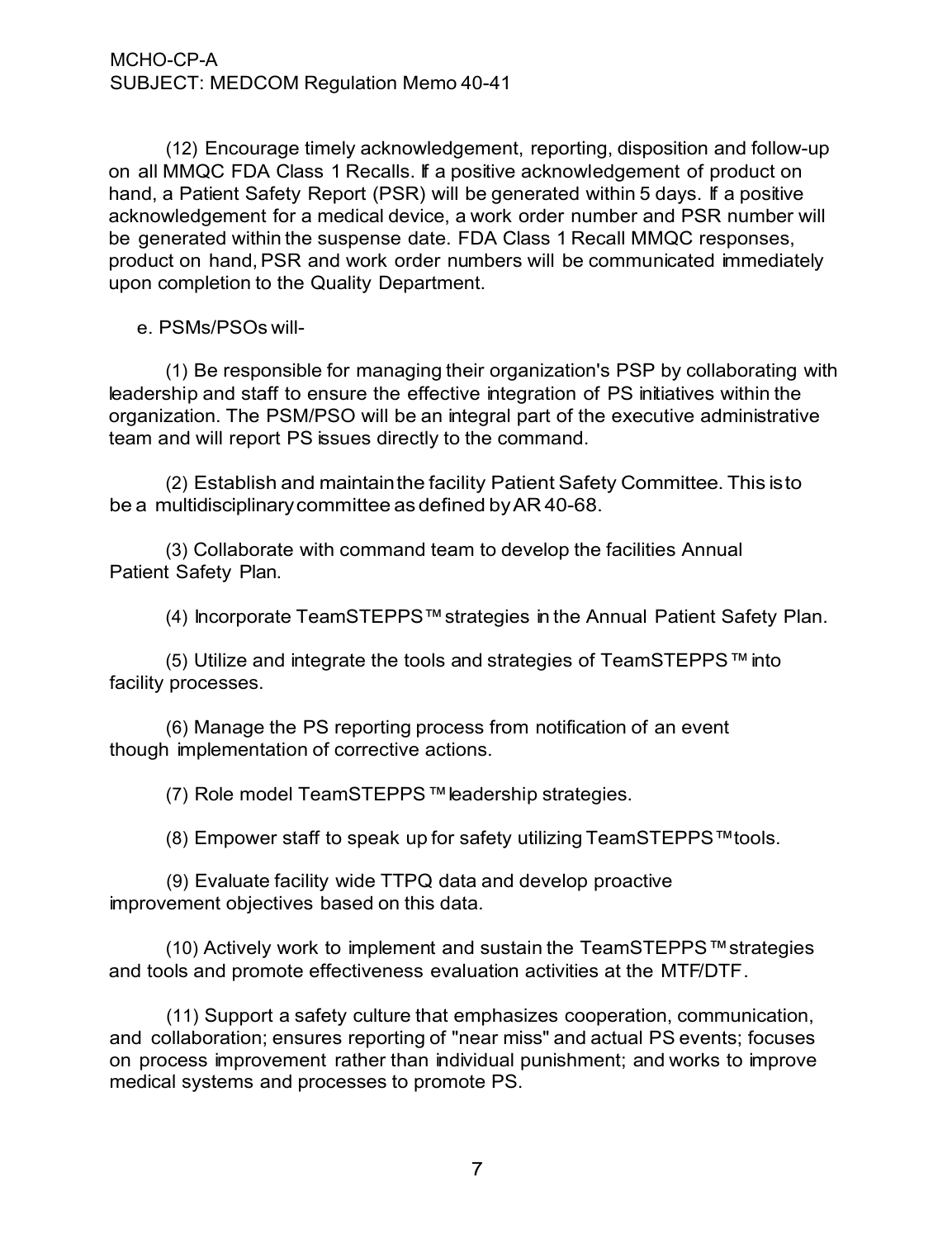(12) Encourage a systems approach to creating a safety culture that fosters trust, transparency, teamwork, and communication.

(13) Actively partner with the facility's safety manager to ensure a comprehensive, inclusive MTF/DTF safety culture.

(14) Classify PS events according to current DHA Patient Safety Program guidelines.

(15) Ensure all PS events are closed within 45 days of the report date.

(16) Provide PSR and other patient safety data to MTF/DTF command team on a quarterly basis, at minimum.

(17) Provide expertise, training, and guidance to staff members in the areas of PS principles, proactive risk assessment, data analysis, RCA, and concepts of TeamSTEPPS ™.

(18) Serve as the MTF/DTF liaison to the regional PSO and MEDCOM PSP.

(19) Coordinate, facilitate, and/or educate all MTF/DTF assigned personnel on their roles and responsibilities in the PSP, to include NPSG's, reporting of all PS events, participating in MTF/DTF PS activities, and educating patients/families on facilitating the safe delivery of care.

(20) Participate in all SE processes and ensure timely submission of the RCA through the regional PSO to MEDCOM PSP.

(21) Facilitate a proactive risk assessment as required by TJC.

(22) Collaborate with the facility Risk Manager on managing potentially compensable events.

(23) Prepare data analysis and trending reports related to the facilities' Annual Patient Safety Plan and present at executive level committees.

(24) Facilitate the utilization of PSR and other PS data in performance improvement initiatives.

f. All MTF and DTF personnel will-

(1) Fully understand and take responsibility for their roles in the patient safety program.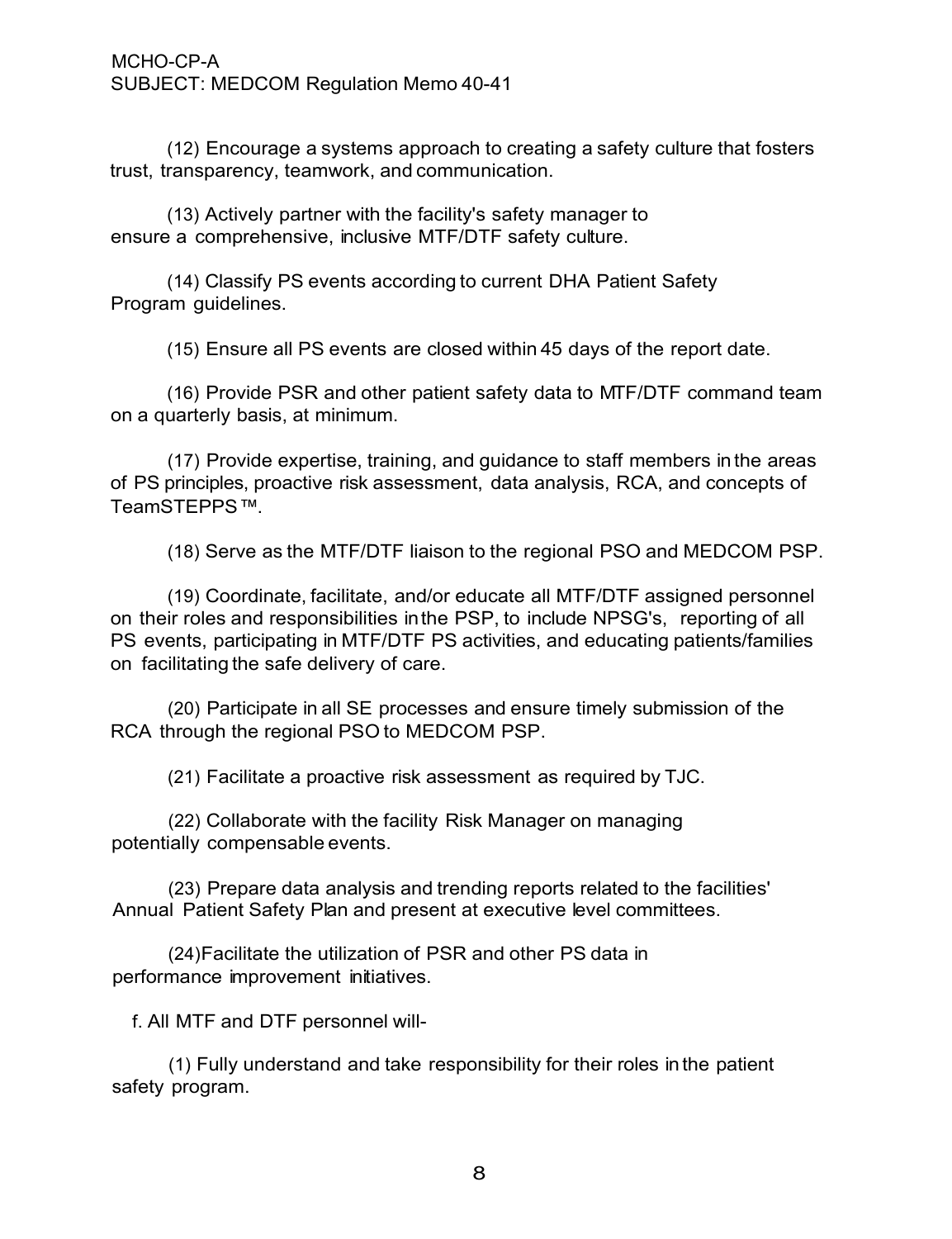(2) Actively participate in creating a safe environment for themselves, peers, patients; and families by meeting organizational and professional standards, abiding by the Joint Commissions NPSG's, proactively mitigating unsafe conditions or situations.

(3) Report all unsafe conditions, near misses and adverse events.

(4) Understand their responsibility to be empowered to speak up for patient safety utilizing TeamSTEPPS™tools and strategies.

(5) Utilize and integrate the tools and strategies of TeamSTEPPS™ into their practice.

(6) In response to a PS event, initiate immediate steps to ensure patient and staff safety and notify appropriate chain of command personnel. Secure any supplies/equipment that is part of the PS event "as is" without modifying their current condition or state and provide to the PSM/PSO. The PSM/PSO will coordinate with logistics, medical maintenance, or pharmacy to hold the supplies/equipment during the investigation.

(7) Educate patients/families in their roles and responsibilities to facilitate the . safe delivery of care.

(8) Identify all patients by the use of patient full name and date of birth.

(9) Abide by TJC's "do not use" list of abbreviations in all forms of documentation.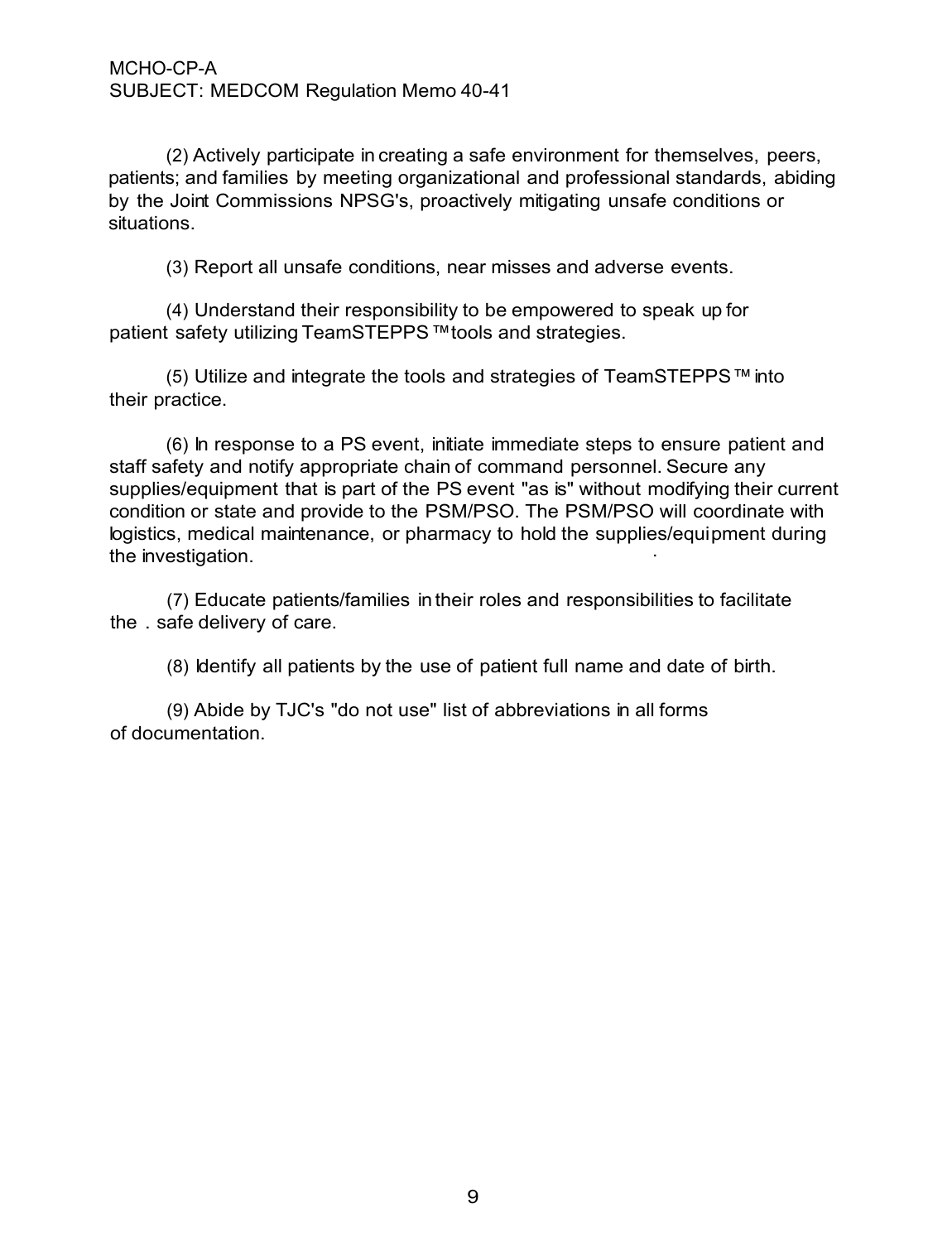Appendix A

References

Section I Required Publications

AR40-68 Clinical Quality Management http://arrnypubs.arrny.mil/epubs/40 Series Collection 1.html DOOM 6025.13

Medical Quality Assurance (MQA) and Clinical Quality Management in the Military Health System (MHS) http://www.dtic.mil/whs/directives/corres/pub1.html

Section II Related Publications

AHRQ <http://www.ahrq.gov/>

AHRQ Harm Scale https://qmo.amedd.arrny.mil/riskmqt/2010Conf/AHRQ HarrnScales.pdf

MHS Leadership Engagement Toolkit [http://www.](http://www/) health.mil/Militarv-Health-Topics/Access-Cost-Qual i ty-and-Safety/Quality- And-Safety-of-Healthcare/Pati ent-Safety/Patient-Safety-Products-And- Services/Toolkits/Leadershi p-Engagement-Toolki t

Institute of Medicine Report #I To Err is Human: Building a Safer Health System. Washington, DC: National Academy Press (1999) <http://iom.nationalacademies.org/Reports/1999/To-Err-is-Human-Buil>ding-A-Safer- Health-System.aspx ·

Institute Of Medicine Report #2 Crossing the Quality Chasm: A New Health System for the 21" Century. Washington, DC: National Academy Press (2001) <http://iom.nationalacademies.org/Reports/2001>/Crossing-the-Quality-Chasm-A-New- Health-System-for-the-21 st-Century. aspx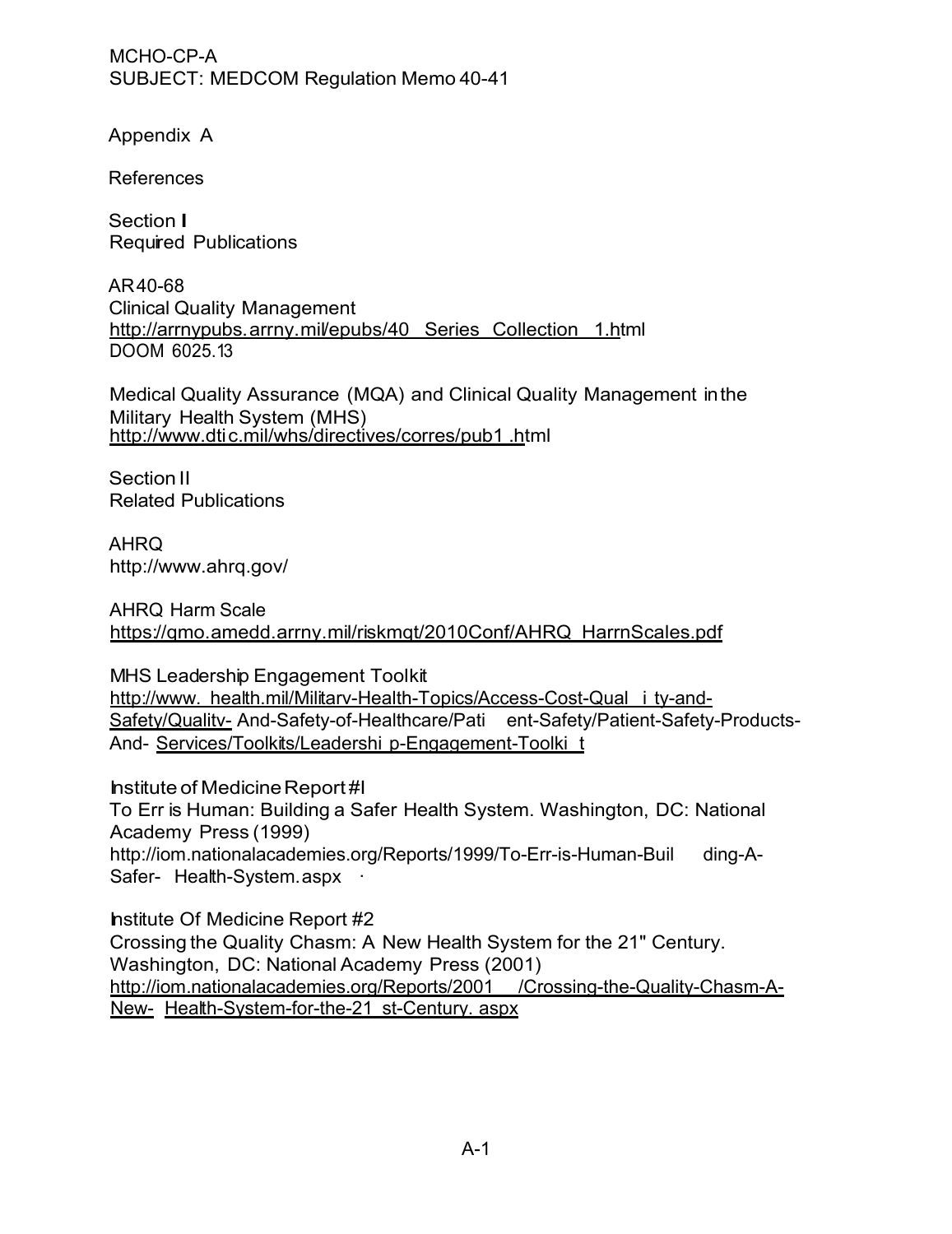AHRQ Patient Safety Network (PSNet) Patient Safety and the "Just Culture": A Primer for Health Care Executives. Medical (2001) https://psnet.ahrg.gov/resources/resource/1582

AHRQ TeamSTEPPS™Implementation [http://teamstepps.ahrq.gov/about-2cl3.](http://teamstepps.ahrq.gov/about-2cl3)  htm MEDCOM OPORD 11-38 AMEDD-Wide Implementation of TeamSTEPPS™2011 https://www.gmo. amedd.army.mil/ptsafety/TeamSTEPPS. htm

Institute for Healthcare Improvement <http://www.ihi.org/Paqes/default.aspx>

National Patient Safety Foundation http://www.npsf. org/

United States Code (USC), Title 10, Section 1102 (10 USC 1102) Confidentiality of Medical Quality Assurance Records: Qualified Immunity for Participants http://www.gpo. gov/fdsys/pkg/USCODE-2014-title1O/pdf/USCODE-2014-ti tle10- subtitleA-partll-chap55-sec1102. pdf

Comprehensive Accreditation Manual for Hospitals (CAMH) https://www -iointcommission.org

Patient Safety Systems Chapter for the Hospital Program http://www.joi ntcommission.org/patient safety systems chapter for the hospital proar am

Section Ill Prescribed Forms This section contains no entries

Section M Referenced Forms This section contains no entries.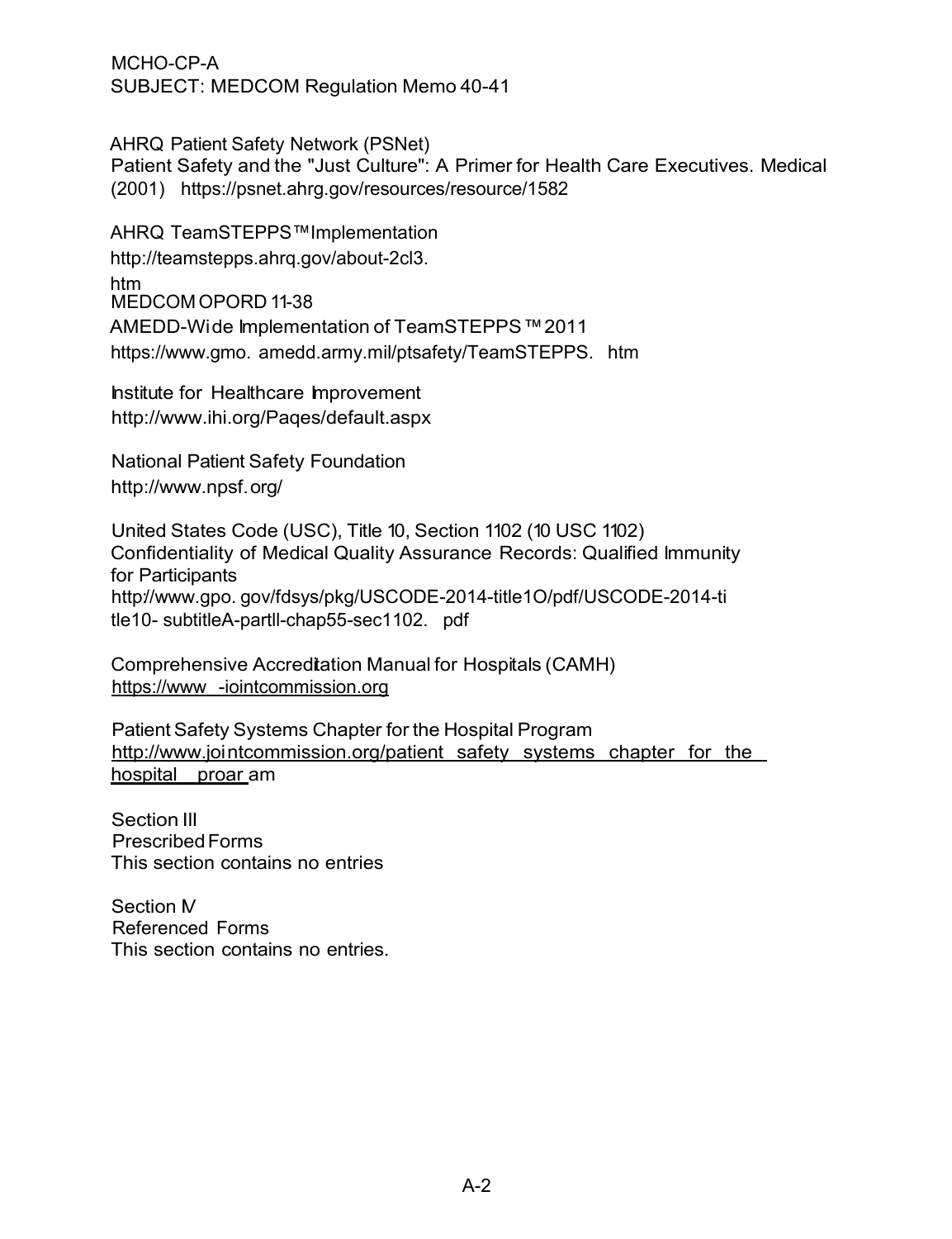Section V MEDCOM Patient Safety Publications

MEDCOM Regulation 40-48 Fires Associated with the Performance of Surgical Procedures https://arrny. deps.mil/arrny/cmds/ AMP DocCnt/Shared%20Documents/MEDCOM%20P ublications/Requl ations/40 Medical Services/MEDCOM R40- 48 FiresAssociatedPerforrnanceSurgi calProcedures. pdf

MEDCOM Regulation 40-49 Surgical

**Counts** 

https://arrny.deps.mil/arrny/cmds/ AMP DocCnt/Shared%20Documents/MEDCOM%20P ublications/Requlations/40 Medical Services/MEDCOM R40-49 SurgicalCounts.pdf

MEDCOM Regulation 40-54 Universal

Protocol

https://arrny. deps.mil/army/cmds/ AMP

DocCnt/Shared%20Documents/MEDCOM%20P ublications/Regulations/40

Medical Services/MEDCOM R40-

54 Universal ProtocolProcedureVerificationPoli cy.pdf

MEDCOM Regulation 40-57

Trial of Labor for Patients Attempting Vaginal Birth After Previous Cesarean Delivery https://arrny. deps.mil/arrny/cmds/AMP

DocCnt/Shared%20Documents/MEDCOM%20P

ublications/Regul ations/40 Medical Services/MEDCOM R40-

57 Trial aborPatientsAttemptingVaqi nalBirthPreviousCesareanDelivery.

pdf

MEDCOM Regulation 40-59

Standardization of Inpatient Falls Risk Assessment and Documentation Falls Prevention Program

https://arrny.deps.mil/arrny/cmds/AMP

DocCnt/Shared%20Documents/MEDCOM%20P

ublications/Regulations/40 Medical Services/MEDCOM R40-

59 Standardizationl npatientFallsRiskAssessmentDocumentati

onFallsPreventionProg. p df

OTSG/MEDCOM POLICY MEMO 13-050

Root Cause Analysis Reporting Requirements for Sentinel Events https://arrny.deps.mil/arrny/cmds/AMP DocCnt/MEDCOM Policies Memos/2013/13- 050%20Root%20Cause%20Anal ysis%20(RCA)%20Reporti ng%20Requirements%20for %20Sentinel%20Events.pdf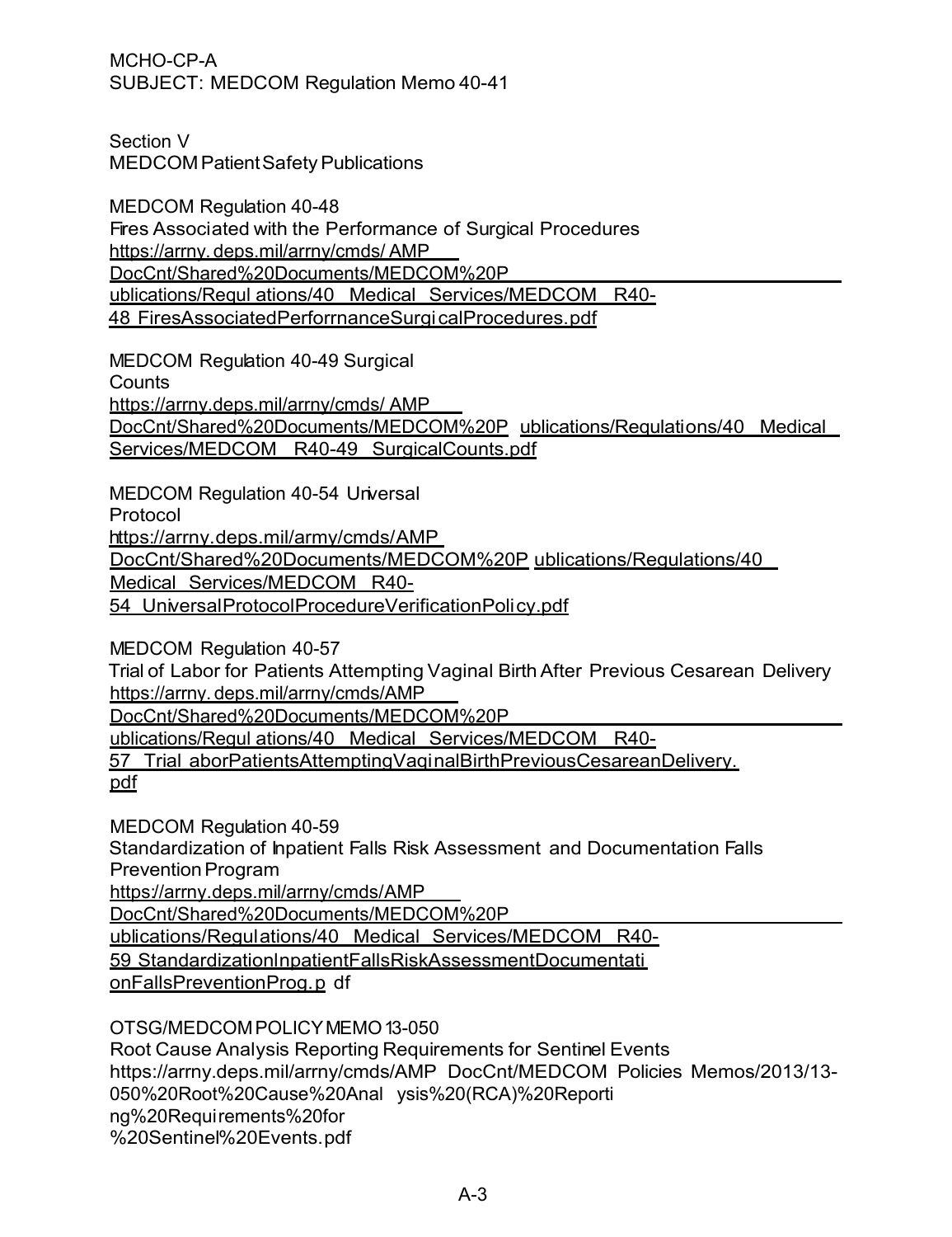OTSG/MEDCOM POLICY MEMO 13-052 Color-Coded Wristband Standardization for Patient Alerts https://army. deps.mil/army/cmds/AMP DocCnt/MEDCOM Policies Memos/2013/13- 052%20Colorcoded%20Wristband%20Standardization%20for%20Pati ent%20Alerts. pdf

OTSG/MEDCOM POLICY MEMO 13-035

Privacy Act and Health Insurance Portability and Accountability Act (HIPPA) Privacy and Security Training https://army. deps.mil/army/cmds/AMP DocCnt/MEDCOM Policies Memos/2013/13- 068%20Privacy%20Act%20(PA)%20and%20Heal th%201nsurance%20Portabili ty%20an d%20Accountability%20Act%20(HI PAAl%20Privacy%20and%20Securi ty%20Trai ning.p df

OTSG/MEDCOM POLICY MEMO 14-085 Prevention of Catheter Associated Urinary Tract Infections (CAUTI) https://army. deps.mil/army/cmds/AMP DocCnt/MEDCOM Policies Memos/2014/14- 085%20Prevention%20of%20Catheter%20Associ ated%20Urinarv%20Tract%20l nfectio ns%20(CAUTl).pdf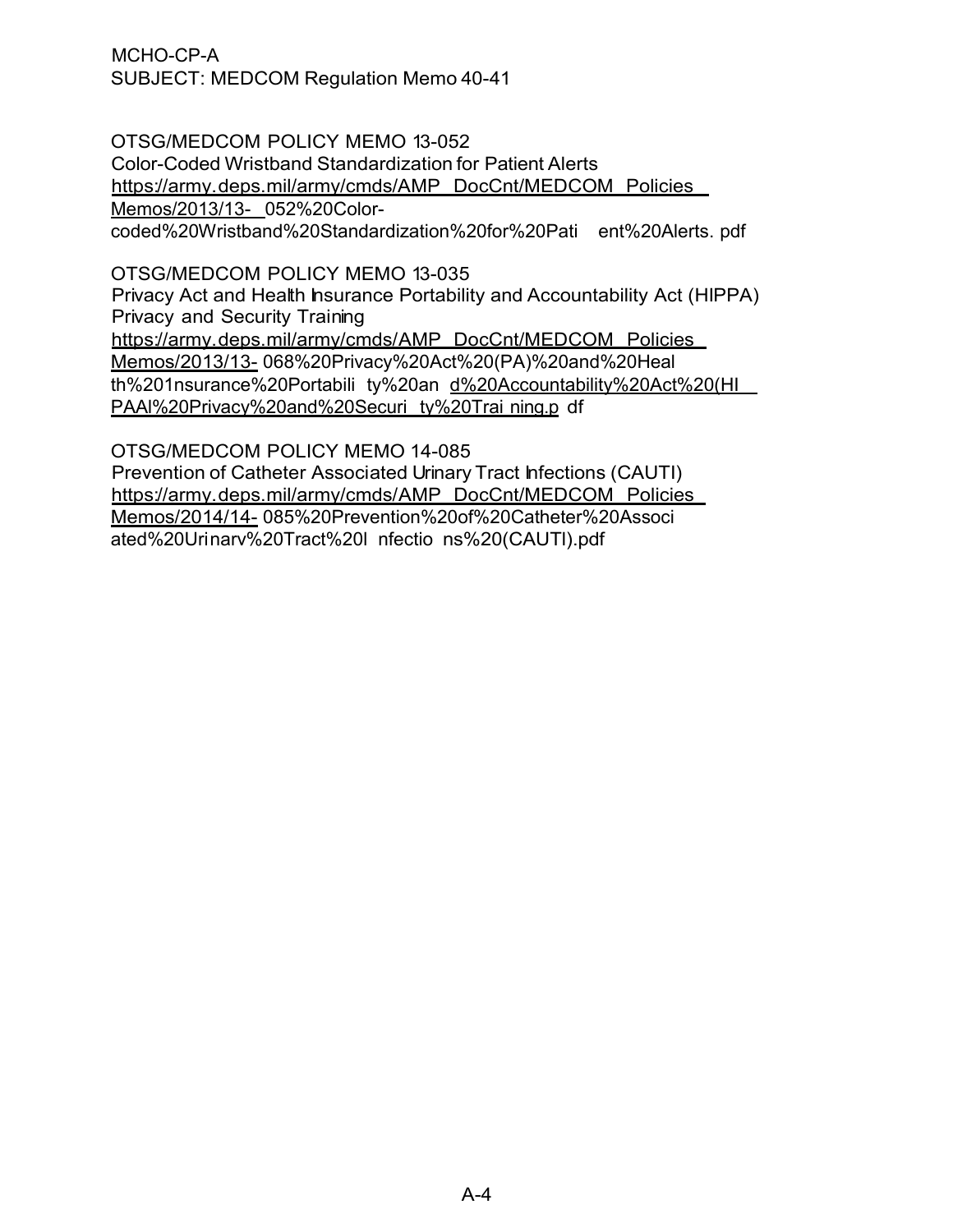**Glossary** 

Section 1 **Abbreviations** 

AHRQ Agency for Healthcare Research and Quality

AMEDD Army Medical Department

AR Army Regulation

CPAD Clinical Performance Assurance Directorate

DoD Department of Defense

DoDI Department of Defense instruction

DHA Department of Health Affairs

DTF Dental Treatment Facility

MEDCOM United States Army Medical Command

**MHS** Military Health System

**MTF** Medical Treatment Facility

OTSG Office of The Surgeon General PS Patient Safety

PSM Patient Safety Manager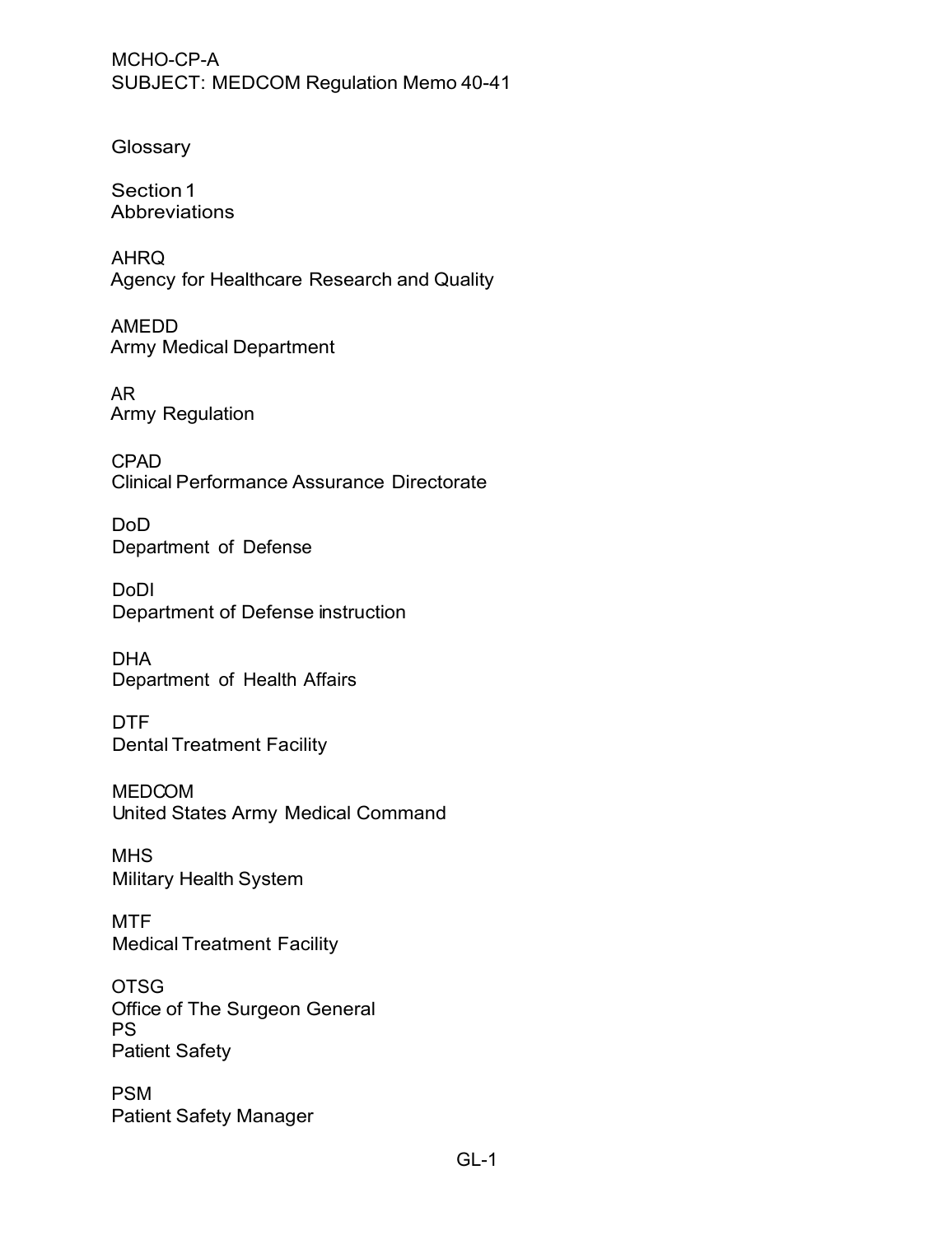**PSO** Patient Safety Officer

**PSP** Patient Safety Program

**QM** Quality Management

**QMD** Quality Management Division

**RCA** Root Cause Analysis

**RDC** Regional Dental Command

**RHC** Regional Health Command

**RM** Risk Management

**SE** Sentinel Event

**TeamSTEPPS™** Team Strategies and Tools to Enhance Performance and Patient Safety

**TJC** The Joint Commission

**TSG** The Surgeon General

**USC** United States Code